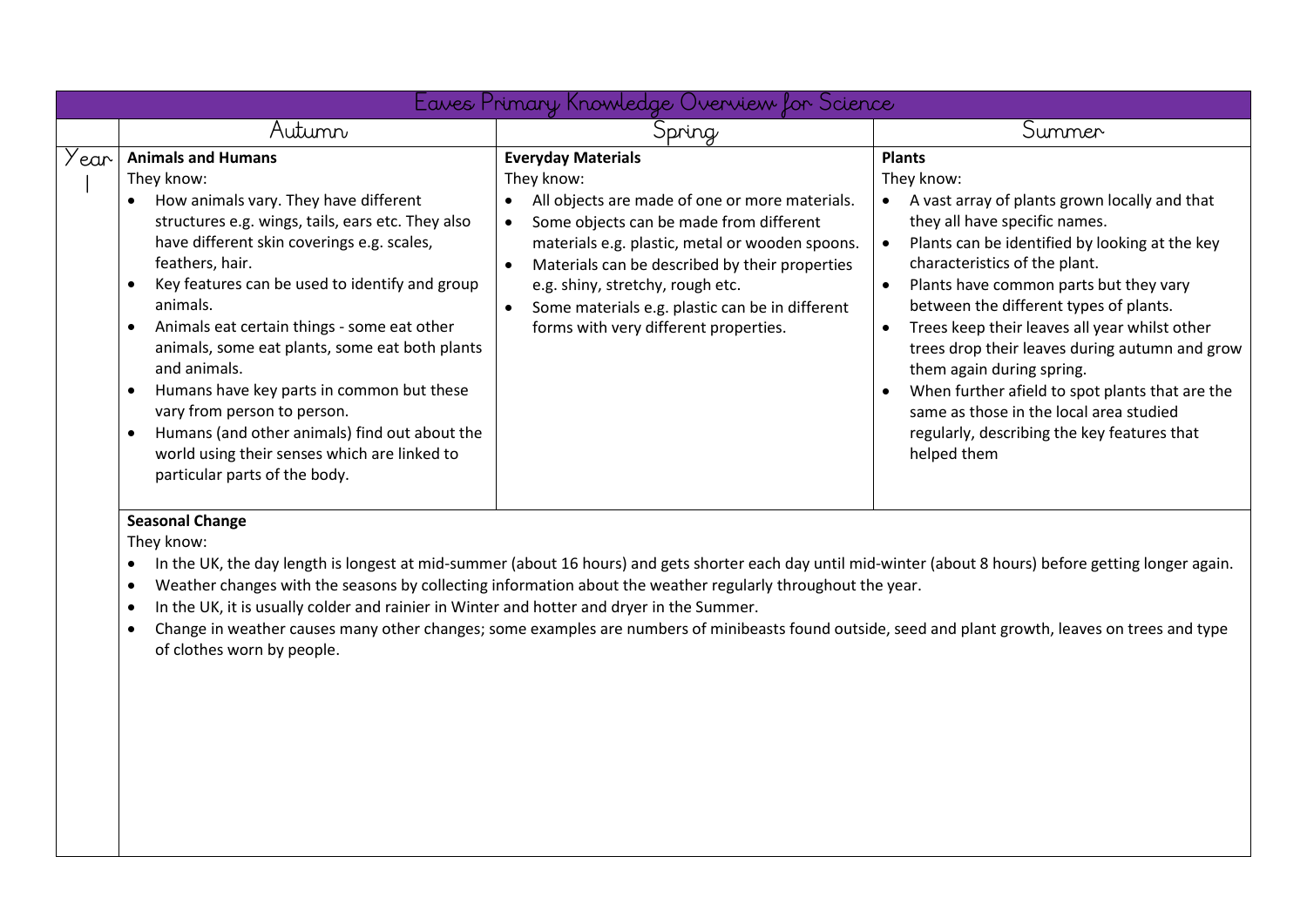|           |                                                                                                                                                                                                                                                                                                                                                                                                                                                                                                                                                                                                                                                                                                                                                                                                                                                                                                                                                                                                                                                                                                                                                       | Eaves Primary Knowledge Overview for Science                                                                                                                                                                                                                                                                                                                                                                                                                                                                                                                                                                                                                                                                                                                                                                                                                                                                                                                                                                                                                                                                                                                                                                                                                                                                                                                                                                                                                                                                                                                     |                                                                                                                                                                                                                                                                                                                                                                                                                                                                                                                                                                                                                                                                                                                                                                                                                                                                                                     |
|-----------|-------------------------------------------------------------------------------------------------------------------------------------------------------------------------------------------------------------------------------------------------------------------------------------------------------------------------------------------------------------------------------------------------------------------------------------------------------------------------------------------------------------------------------------------------------------------------------------------------------------------------------------------------------------------------------------------------------------------------------------------------------------------------------------------------------------------------------------------------------------------------------------------------------------------------------------------------------------------------------------------------------------------------------------------------------------------------------------------------------------------------------------------------------|------------------------------------------------------------------------------------------------------------------------------------------------------------------------------------------------------------------------------------------------------------------------------------------------------------------------------------------------------------------------------------------------------------------------------------------------------------------------------------------------------------------------------------------------------------------------------------------------------------------------------------------------------------------------------------------------------------------------------------------------------------------------------------------------------------------------------------------------------------------------------------------------------------------------------------------------------------------------------------------------------------------------------------------------------------------------------------------------------------------------------------------------------------------------------------------------------------------------------------------------------------------------------------------------------------------------------------------------------------------------------------------------------------------------------------------------------------------------------------------------------------------------------------------------------------------|-----------------------------------------------------------------------------------------------------------------------------------------------------------------------------------------------------------------------------------------------------------------------------------------------------------------------------------------------------------------------------------------------------------------------------------------------------------------------------------------------------------------------------------------------------------------------------------------------------------------------------------------------------------------------------------------------------------------------------------------------------------------------------------------------------------------------------------------------------------------------------------------------------|
|           | Autumn                                                                                                                                                                                                                                                                                                                                                                                                                                                                                                                                                                                                                                                                                                                                                                                                                                                                                                                                                                                                                                                                                                                                                | <b>Spring</b>                                                                                                                                                                                                                                                                                                                                                                                                                                                                                                                                                                                                                                                                                                                                                                                                                                                                                                                                                                                                                                                                                                                                                                                                                                                                                                                                                                                                                                                                                                                                                    | Summer                                                                                                                                                                                                                                                                                                                                                                                                                                                                                                                                                                                                                                                                                                                                                                                                                                                                                              |
| Year<br>2 | <b>Uses of everyday materials</b><br>They know:<br>All objects are made of one or more materials<br>that are chosen specifically because they have<br>suitable properties for the task.<br>A material can be suitable for different<br>$\bullet$<br>purposes and an object can be made of<br>different materials.<br>Objects made of some materials can be<br>$\bullet$<br>changed in shape by bending, stretching,<br>squashing and twisting.<br><b>Y2 Plants</b><br>They Know:<br>Plants may grow from either seeds or bulbs.<br>$\bullet$<br>Seeds and bulbs germinate and grow into<br>$\bullet$<br>seedlings which then continue to grow into<br>mature plants.<br>Mature plants may have flowers which then<br>$\bullet$<br>develop into seeds, berries, fruits etc.<br>Seeds and bulbs need to be planted outside at<br>$\bullet$<br>particular times of the year and they will<br>germinate and grow at different rates.<br>Some plants are better suited to growing in full<br>$\bullet$<br>sun and some grow better in partial or full<br>shade.<br>Plants also need different amounts of water<br>and space to grow well and stay healthy. | Living things and their habitat<br>They know:<br>All objects are either living, dead or have never<br>$\bullet$<br>been alive. Living things are plants (including<br>seeds) and animals. Dead things include dead<br>animals and plants and parts of plants and<br>animals that are no longer attached e.g. leaves<br>and twigs, shells, fur, hair and feathers (this is a<br>simplification but appropriate for year 2<br>children).<br>An object made of wood is classed as dead.<br>$\bullet$<br>Objects made of rock, metal and plastic have<br>$\bullet$<br>never been alive (again ignoring that plastics<br>are made of fossil fuels).<br>Animals and plants live in a habitat to which<br>$\bullet$<br>they are suited which means that animals have<br>suitable features that help them move and find<br>food and plants have suitable features that<br>help them to grow well.<br>The habitat provides the basic needs of the<br>$\bullet$<br>animals and plants - shelter, food and water.<br>Within a habitat there are different micro-<br>$\bullet$<br>habitats e.g. in a woodland - in the leaf litter,<br>on the bark of trees, on the leaves.<br>These micro-habitats have different conditions<br>$\bullet$<br>e.g. light or dark, damp or dry. These conditions<br>affect what plants and animals live there.<br>The plants and animals in a habitat depend on<br>$\bullet$<br>each other for food and shelter etc.<br>The way that animals obtain their food from<br>$\bullet$<br>plants and other animals can be shown in a<br>food chain. | <b>Animals including humans</b><br>They know:<br>Animals including humans have offspring which<br>$\bullet$<br>grow into adults.<br>In humans and some animals these offspring<br>$\bullet$<br>will be young, such as babies or kittens, that<br>grow into adults.<br>In other animals, such as chickens or insects,<br>$\bullet$<br>there may be eggs laid that hatch to young or<br>other stages, then grow to adults.<br>The young of some animals do not look like<br>their parents e.g. tadpoles.<br>All animals including humans have basic needs<br>$\bullet$<br>of feeding, drinking and breathing that must be<br>satisfied in order to survive, and to grow into<br>healthy adults.<br>All animals including humans also need the<br>$\bullet$<br>right amounts and types of food and exercise.<br>Good hygiene is also important in preventing<br>$\bullet$<br>infections and illnesses. |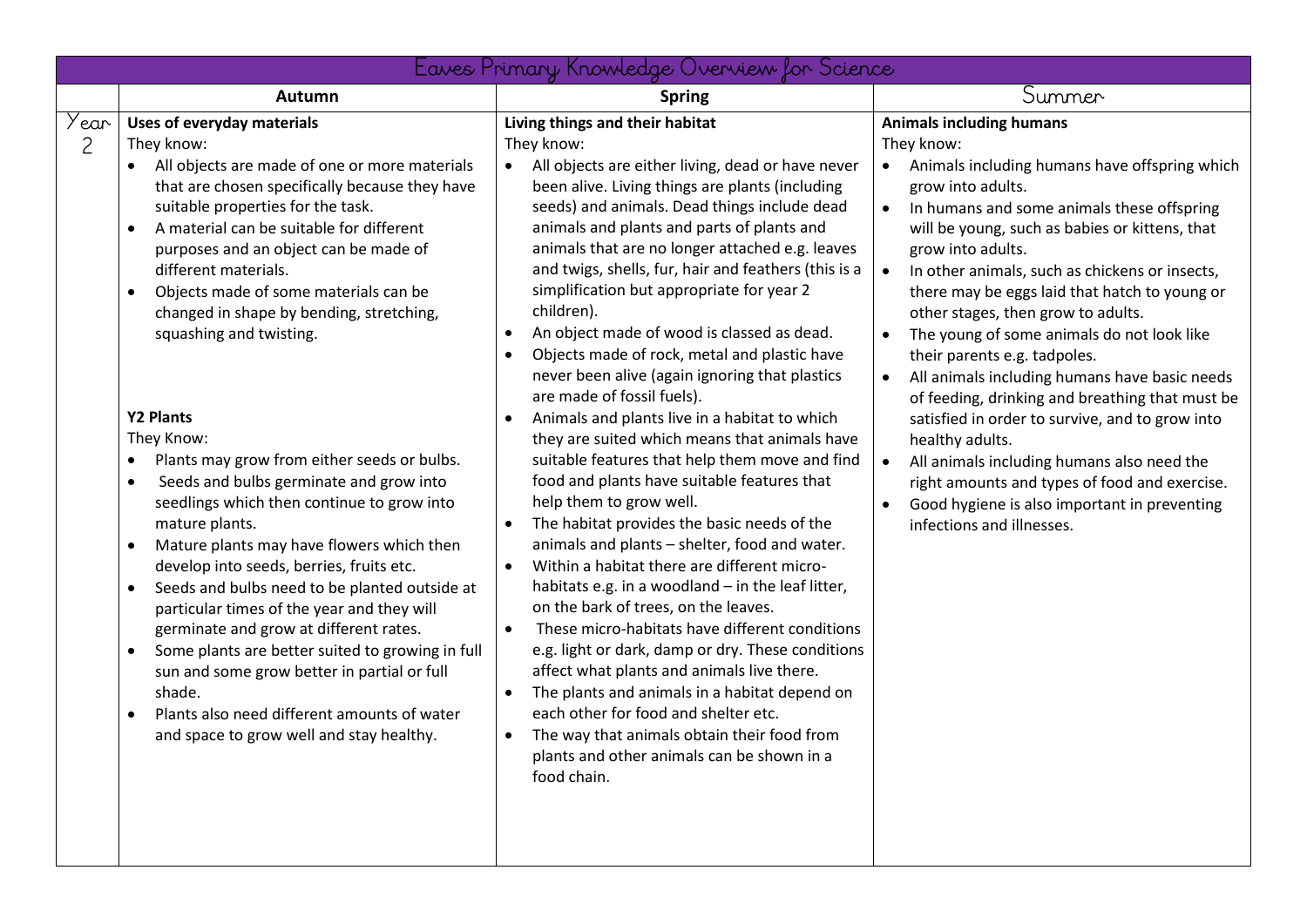|           | Eaves Primary Knowledge Overview for Science                                                                                                                                                                                                                                                                                                                                                                                                                                                                                                                                                                                                                                                                                                                                                                                                                                                                                                                                                                                                                                                                                                                                                                                                                                                                                                                                                                                                                                                                                                                                                                                                                                           |                                                                                                                                                                                                                                                                                                                                                                                                                                                                                                                                                                                                                                                                                                                                                                                                                                                                                                                                                                                                                                                                                                                                                                                                                                                                                                                                                                                                                                                                                                                              |                                                                                                                                                                                                                                                                                                                                                                                                                                                                                                                                                                                                                                                                                                                                                                                                                                                                                                                                                              |
|-----------|----------------------------------------------------------------------------------------------------------------------------------------------------------------------------------------------------------------------------------------------------------------------------------------------------------------------------------------------------------------------------------------------------------------------------------------------------------------------------------------------------------------------------------------------------------------------------------------------------------------------------------------------------------------------------------------------------------------------------------------------------------------------------------------------------------------------------------------------------------------------------------------------------------------------------------------------------------------------------------------------------------------------------------------------------------------------------------------------------------------------------------------------------------------------------------------------------------------------------------------------------------------------------------------------------------------------------------------------------------------------------------------------------------------------------------------------------------------------------------------------------------------------------------------------------------------------------------------------------------------------------------------------------------------------------------------|------------------------------------------------------------------------------------------------------------------------------------------------------------------------------------------------------------------------------------------------------------------------------------------------------------------------------------------------------------------------------------------------------------------------------------------------------------------------------------------------------------------------------------------------------------------------------------------------------------------------------------------------------------------------------------------------------------------------------------------------------------------------------------------------------------------------------------------------------------------------------------------------------------------------------------------------------------------------------------------------------------------------------------------------------------------------------------------------------------------------------------------------------------------------------------------------------------------------------------------------------------------------------------------------------------------------------------------------------------------------------------------------------------------------------------------------------------------------------------------------------------------------------|--------------------------------------------------------------------------------------------------------------------------------------------------------------------------------------------------------------------------------------------------------------------------------------------------------------------------------------------------------------------------------------------------------------------------------------------------------------------------------------------------------------------------------------------------------------------------------------------------------------------------------------------------------------------------------------------------------------------------------------------------------------------------------------------------------------------------------------------------------------------------------------------------------------------------------------------------------------|
|           | <b>Autumn</b>                                                                                                                                                                                                                                                                                                                                                                                                                                                                                                                                                                                                                                                                                                                                                                                                                                                                                                                                                                                                                                                                                                                                                                                                                                                                                                                                                                                                                                                                                                                                                                                                                                                                          | <b>Spring</b>                                                                                                                                                                                                                                                                                                                                                                                                                                                                                                                                                                                                                                                                                                                                                                                                                                                                                                                                                                                                                                                                                                                                                                                                                                                                                                                                                                                                                                                                                                                | <b>Summer</b>                                                                                                                                                                                                                                                                                                                                                                                                                                                                                                                                                                                                                                                                                                                                                                                                                                                                                                                                                |
| Year<br>3 | <b>Rocks</b><br>They know:<br>Rock is a naturally occurring material.<br>There are different types of rock e.g. sandstone,<br>limestone, slate etc. which have different<br>properties.<br>Rocks can be hard or soft and have different sizes of<br>$\bullet$<br>grain or crystal.<br>Rocks may absorb water and can be different shapes<br>$\bullet$<br>and sizes (stones, pebbles, boulders).<br>Soils are made up of pieces of ground down rock<br>$\bullet$<br>which may be mixed with plant and animal material<br>(organic matter).<br>The type of rock, size of rock piece and the amount<br>$\bullet$<br>of organic matter affect the property of the soil.<br>Some rocks contain fossils formed millions of years<br>$\bullet$<br>ago.<br>Plants and animals died, fell to the seabed and<br>$\bullet$<br>became covered and squashed by other material.<br>Over time the dissolving animal and plant matter is<br>replaced by minerals from the water.<br><b>Forces and Magnets</b><br>They know:<br>A force is a push or a pull.<br>$\bullet$<br>When an object moves on a surface, the texture of<br>$\bullet$<br>the surface and the object affect how it moves. It<br>may help the object to move better or it may hinder<br>its movement.<br>A magnet attracts magnetic material. Iron and nickel<br>$\bullet$<br>and other materials containing these e.g. stainless<br>steel, are magnetic.<br>The strongest parts of a magnet are the poles.<br>$\bullet$<br>Magnets have two poles - a north pole and a south<br>$\bullet$<br>pole.<br>If two like poles e.g. two north poles, are brought<br>$\bullet$<br>together they will push away from each other -<br>repel. | Light<br>They know:<br>We see objects because our eyes can sense light.<br>Dark is the absence of light. We cannot see anything<br>$\bullet$<br>in complete darkness.<br>Some objects, for example the sun, light bulbs and<br>candles are sources of light.<br>$\bullet$<br>Objects are easier to see if there is more light.<br>Some surfaces reflect light. Objects are easier to see<br>$\bullet$<br>when there is less light if they are reflective.<br>$\bullet$<br>The light from the sun can damage our eyes and<br>therefore we should not look directly at the Sun and<br>can protect our eyes by wearing sunglasses or<br>sunhats in bright light.<br>Shadows are formed on a surface when an opaque<br>$\bullet$<br>or translucent object is between a light source and<br>the surface and blocks some of the light. The size of<br>the shadow depends on the position of the source,<br>object and surface.<br><b>Animals Including Humans</b><br>They know:<br>Animals, unlike plants which can make their own<br>food, need to eat in order to get the nutrients they<br>need.<br>$\bullet$<br>Food contains a range of different nutrients that are<br>needed by the body to stay healthy - carbohydrates<br>including sugars, protein, vitamins, minerals, fibre,<br>fat, sugars, water.<br>A piece of food will often provide a range of<br>$\bullet$<br>nutrients.<br>Humans and some other animals have skeletons and<br>$\bullet$<br>muscles which help them move and provide<br>protection and support | <b>Plants</b><br>They know:<br>Many plants, but not all, have roots, stems/trunks,<br>leaves and flowers/blossom.<br>The roots absorb water and nutrients from the soil<br>$\bullet$<br>and anchor the plant in place.<br>$\bullet$<br>The stem transports water and nutrients/minerals<br>around the plant and holds the leaves and flowers<br>up in the air to enhance photosynthesis, pollination<br>and seed dispersal.<br>The leaves use sunlight and water to produce the<br>$\bullet$<br>plant's food.<br>Some plants produce flowers which enable the plant<br>$\bullet$<br>to reproduce.<br>Pollen, which is produced by the male part of the<br>$\bullet$<br>flower, is transferred to the female part of other<br>flowers (pollination). This forms seeds, sometimes<br>contained in berries or fruits which are then<br>dispersed in different ways.<br>Different plants require different conditions for<br>$\bullet$<br>germination and growth |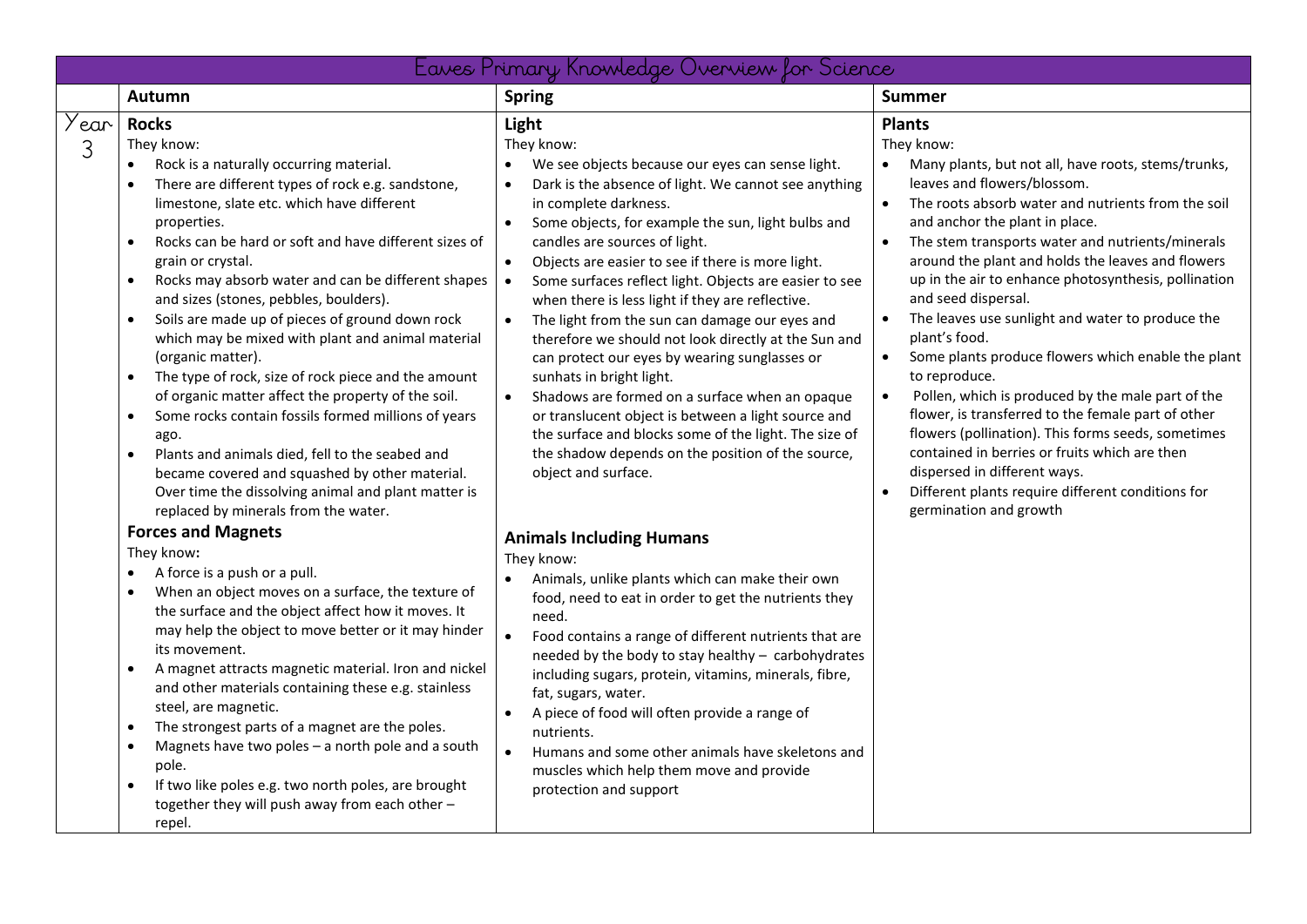| $\bullet$ | If two unlike poles e.g. a north and south, are     |  |
|-----------|-----------------------------------------------------|--|
|           |                                                     |  |
|           | brought together they will pull together - attract. |  |
| $\bullet$ | For some forces to act there must be contact but    |  |
|           |                                                     |  |
|           | some forces can act at a distance e.g. magnetism.   |  |
|           |                                                     |  |
|           |                                                     |  |
|           |                                                     |  |
|           |                                                     |  |
|           |                                                     |  |
|           |                                                     |  |
|           |                                                     |  |
|           |                                                     |  |
|           |                                                     |  |
|           |                                                     |  |
|           |                                                     |  |
|           |                                                     |  |
|           |                                                     |  |
|           |                                                     |  |
|           |                                                     |  |
|           |                                                     |  |
|           |                                                     |  |
|           |                                                     |  |
|           |                                                     |  |
|           |                                                     |  |
|           |                                                     |  |
|           |                                                     |  |
|           |                                                     |  |
|           |                                                     |  |
|           |                                                     |  |
|           |                                                     |  |
|           |                                                     |  |
|           |                                                     |  |
|           |                                                     |  |
|           |                                                     |  |
|           |                                                     |  |
|           |                                                     |  |
|           |                                                     |  |
|           |                                                     |  |
|           |                                                     |  |
|           |                                                     |  |
|           |                                                     |  |
|           |                                                     |  |
|           |                                                     |  |
|           |                                                     |  |
|           |                                                     |  |
|           |                                                     |  |
|           |                                                     |  |
|           |                                                     |  |
|           |                                                     |  |
|           |                                                     |  |
|           |                                                     |  |
|           |                                                     |  |
|           |                                                     |  |
|           |                                                     |  |
|           |                                                     |  |
|           |                                                     |  |
|           |                                                     |  |
|           |                                                     |  |
|           |                                                     |  |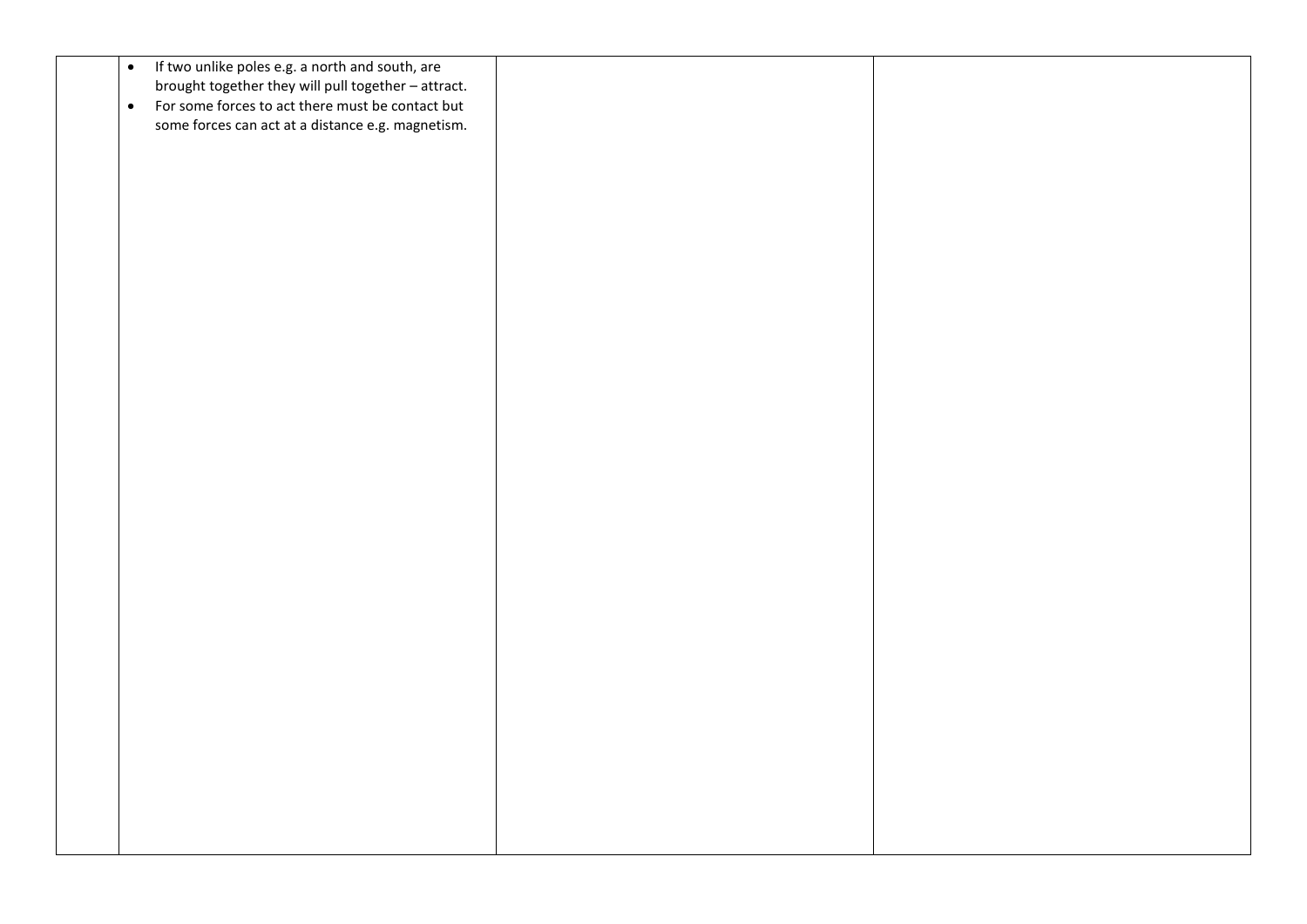| Eaves Primary Knowledge Overview for Science                                                                                                                                                                                                                                                                                                                                                                                                                                                                                                                                                                                                                                                                                                                                                                                                                                                                                                                                                                                                                                                                                                                                                                                                                                                                                                                                                                                                                                                                                                                                                                                                                                                                                                                                                                                                                                                                                                                      |                                                                                                                                                                                                                                                                                                                                                                                                                                                                                                                                                                                                                                                                                                                                                                                                                                                                                                                                                                                                                                                                                                                                                                                                                                                                                                                                                                                                                                                                                                                                                                                                                                                                                                                                                                                                                       |                                                                                                                                                                                                                                                                                                                                                                                                                                                                                                                                                                                                                                                                                                                                                                                                                                                                                                                                                                                                                                                                                                                                                                                                                                                                                                                                                                                                                                                                                                                                                                                                                                            |  |
|-------------------------------------------------------------------------------------------------------------------------------------------------------------------------------------------------------------------------------------------------------------------------------------------------------------------------------------------------------------------------------------------------------------------------------------------------------------------------------------------------------------------------------------------------------------------------------------------------------------------------------------------------------------------------------------------------------------------------------------------------------------------------------------------------------------------------------------------------------------------------------------------------------------------------------------------------------------------------------------------------------------------------------------------------------------------------------------------------------------------------------------------------------------------------------------------------------------------------------------------------------------------------------------------------------------------------------------------------------------------------------------------------------------------------------------------------------------------------------------------------------------------------------------------------------------------------------------------------------------------------------------------------------------------------------------------------------------------------------------------------------------------------------------------------------------------------------------------------------------------------------------------------------------------------------------------------------------------|-----------------------------------------------------------------------------------------------------------------------------------------------------------------------------------------------------------------------------------------------------------------------------------------------------------------------------------------------------------------------------------------------------------------------------------------------------------------------------------------------------------------------------------------------------------------------------------------------------------------------------------------------------------------------------------------------------------------------------------------------------------------------------------------------------------------------------------------------------------------------------------------------------------------------------------------------------------------------------------------------------------------------------------------------------------------------------------------------------------------------------------------------------------------------------------------------------------------------------------------------------------------------------------------------------------------------------------------------------------------------------------------------------------------------------------------------------------------------------------------------------------------------------------------------------------------------------------------------------------------------------------------------------------------------------------------------------------------------------------------------------------------------------------------------------------------------|--------------------------------------------------------------------------------------------------------------------------------------------------------------------------------------------------------------------------------------------------------------------------------------------------------------------------------------------------------------------------------------------------------------------------------------------------------------------------------------------------------------------------------------------------------------------------------------------------------------------------------------------------------------------------------------------------------------------------------------------------------------------------------------------------------------------------------------------------------------------------------------------------------------------------------------------------------------------------------------------------------------------------------------------------------------------------------------------------------------------------------------------------------------------------------------------------------------------------------------------------------------------------------------------------------------------------------------------------------------------------------------------------------------------------------------------------------------------------------------------------------------------------------------------------------------------------------------------------------------------------------------------|--|
| <b>Autumn</b>                                                                                                                                                                                                                                                                                                                                                                                                                                                                                                                                                                                                                                                                                                                                                                                                                                                                                                                                                                                                                                                                                                                                                                                                                                                                                                                                                                                                                                                                                                                                                                                                                                                                                                                                                                                                                                                                                                                                                     | <b>Spring</b>                                                                                                                                                                                                                                                                                                                                                                                                                                                                                                                                                                                                                                                                                                                                                                                                                                                                                                                                                                                                                                                                                                                                                                                                                                                                                                                                                                                                                                                                                                                                                                                                                                                                                                                                                                                                         | <b>Summer</b>                                                                                                                                                                                                                                                                                                                                                                                                                                                                                                                                                                                                                                                                                                                                                                                                                                                                                                                                                                                                                                                                                                                                                                                                                                                                                                                                                                                                                                                                                                                                                                                                                              |  |
| <b>Living Things and Their Habitats</b><br>'ear<br>Living things can be grouped (classified) in different<br>$\bullet$<br>4<br>ways according to their features.<br>Classification keys can be used to identify and name<br>$\bullet$<br>living things.<br>Living things live in a habitat which provides an<br>$\bullet$<br>environment to which they are suited (year 2<br>learning). These environments may change naturally<br>e.g. through flooding, fire, earthquakes etc.<br>Humans also cause the environment to change. This<br>$\bullet$<br>can be in a good way i.e. positive human impact,<br>such as setting up nature reserves or in a bad way<br>i.e. negative human impact, such as littering.<br>These environments also change with the seasons;<br>$\bullet$<br>different living things can be found in a habitat at<br>different times of the year.<br><b>Animals Including Humans</b><br>Food enters the body through the mouth.<br>$\bullet$<br>Digestion starts when the teeth start to break the<br>$\bullet$<br>food down.<br>Saliva is added and the tongue rolls the food into a<br>$\bullet$<br>ball.<br>The food is swallowed and passes down the<br>$\bullet$<br>oesophagus to the stomach.<br>In the stomach food is broken down further by<br>$\bullet$<br>being churned around and other chemicals are<br>added.<br>The food passes into the small intestine, where<br>$\bullet$<br>nutrients are removed from the food and leave the<br>digestive system to be used elsewhere in the body.<br>The rest of food then passes into large intestine.<br>$\bullet$<br>Water is removed in the large intestine for use<br>$\bullet$<br>elsewhere in the body and what is left is then stored<br>in the rectum until it leaves the body through the<br>anus when you go to the toilet.<br>Humans have four types of teeth - incisors for<br>$\bullet$<br>cutting, canines for tearing, molars and premolars<br>for grinding (chewing). | <b>States of Matter</b><br>A solid keeps its shape and has a fixed volume.<br>$\bullet$<br>A liquid has a fixed volume but changes in shape to<br>$\bullet$<br>fit the container. A liquid can be poured and keeps a<br>level, horizontal surface.<br>A gas fills all available space; it has no fixed shape or<br>$\bullet$<br>volume.<br>Granular and powdery solids like sand can be<br>$\bullet$<br>confused with liquids because they can be poured,<br>but when poured they form a heap and they do not<br>keep a level surface when tipped. Each individual<br>grain demonstrates the properties of a solid.<br>Melting is a state change from solid to liquid.<br>$\bullet$<br>Freezing is a state change from liquid to solid. The<br>$\bullet$<br>freezing point of water is 0°C.<br>Boiling is a change of state from liquid to gas that<br>$\bullet$<br>happens when a liquid is heated to a specific<br>temperature and bubbles of the gas can be seen in<br>the liquid. Water boils when it is heated to 100°C.<br>Evaporation is the same state change as boiling<br>$\bullet$<br>(liquid to gas) but it happens slowly at lower<br>temperatures and only at the surface of the liquid.<br>Evaporation happens more quickly if the<br>temperature is higher, the liquid is spread out or it is<br>windy.<br>Condensation is the change back from a gas to a<br>liquid caused by cooling.<br>Water at the surface of seas, rivers etc. evaporates<br>$\bullet$<br>into water vapour (a gas). This rises, cools and<br>condenses back into a liquid forming clouds. When<br>too much water has condensed the water droplets<br>in the cloud get too heavy and fall back down as<br>rain, snow, sleet etc. and drain back into rivers etc.<br>This is known as precipitation. This is the water<br>cycle. | Electricity<br>Many household devices and appliances run on<br>electricity.<br>$\bullet$<br>Some devices plug in to the mains and others run on<br>batteries.<br>$\bullet$<br>An electrical circuit consists of a cell or battery<br>connected to a component using wires.<br>If there is a break in an electrical circuit, a loose<br>$\bullet$<br>connection or a short circuit the component will not<br>work.<br>$\bullet$<br>A switch can be added to an electrical circuit to turn<br>the component on and off.<br>Metals are good conductors so they can be used as<br>$\bullet$<br>wires in a circuit.<br>Non-metallic solids are insulators except for<br>$\bullet$<br>graphite (pencil lead).<br>Water, if not completely pure, also conducts<br>$\bullet$<br>electricity<br>Sound<br>A sound source produces vibrations which travel<br>$\bullet$<br>through a medium from the source to our ears<br>Different mediums such as solids, liquids and gases<br>$\bullet$<br>can carry sound but sound cannot travel through a<br>vacuum (an area empty of matter).<br>The vibrations cause parts of our body inside our<br>$\bullet$<br>ears to vibrate, allowing us to hear (sense) the<br>sound.<br>$\bullet$<br>The loudness (volume) of the sound depends on the<br>strength (size) of vibrations which decreases as they<br>travel through the medium. Therefore, sounds<br>decrease in volume as you move away from the<br>source.<br>$\bullet$<br>A sound insulator is a material which blocks sound<br>effectively.<br>Pitch is the highness or lowness of a sound and is<br>affected by features of objects producing the |  |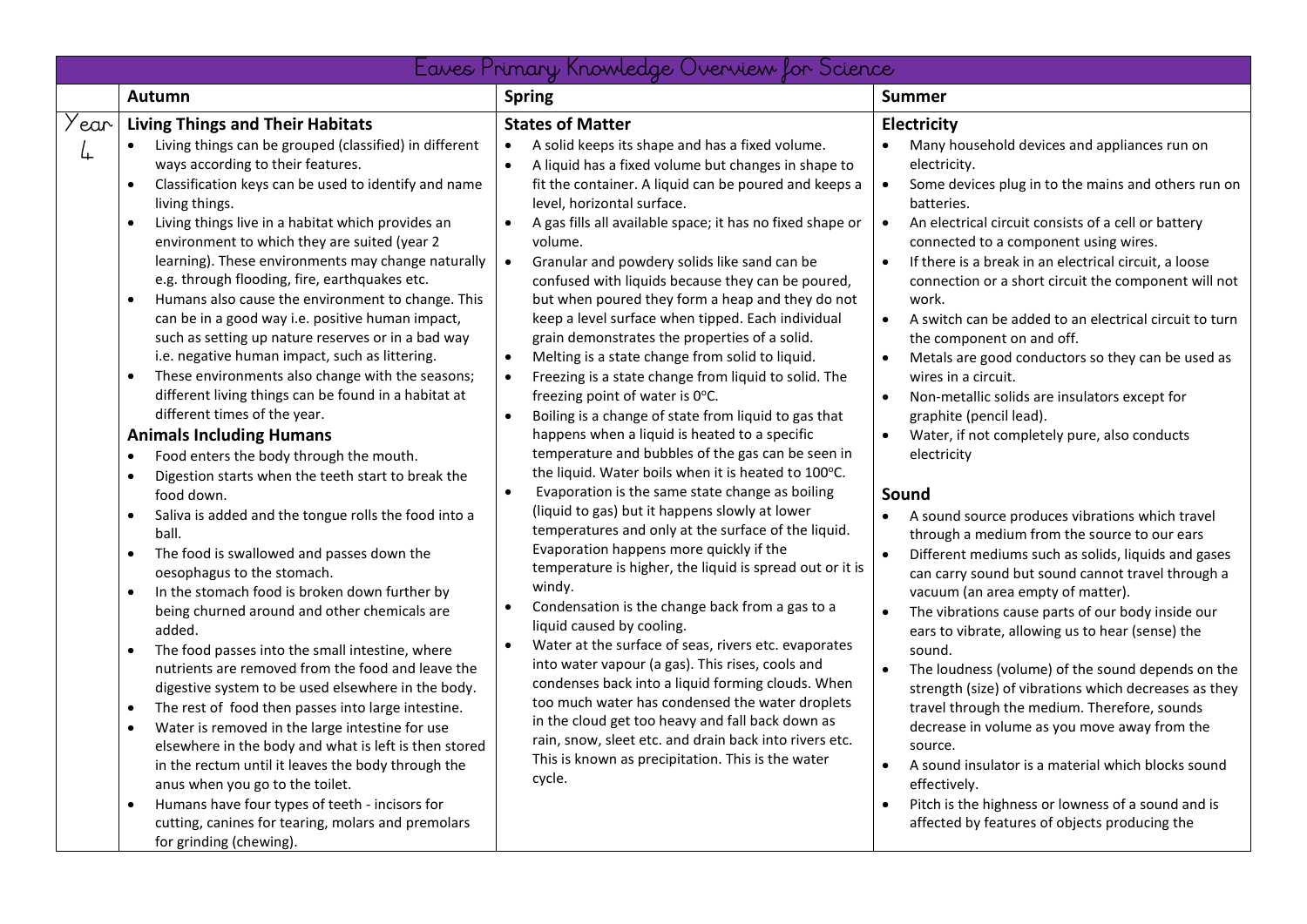| $\bullet$ | Living things can be classified as producers,      | sounds. For example, smaller objects usually |
|-----------|----------------------------------------------------|----------------------------------------------|
|           | predators and prey according to their place in the | produce higher pitched sounds.               |
|           | food chain.                                        |                                              |
|           |                                                    |                                              |
|           |                                                    |                                              |
|           |                                                    |                                              |
|           |                                                    |                                              |
|           |                                                    |                                              |
|           |                                                    |                                              |
|           |                                                    |                                              |
|           |                                                    |                                              |
|           |                                                    |                                              |
|           |                                                    |                                              |
|           |                                                    |                                              |
|           |                                                    |                                              |
|           |                                                    |                                              |
|           |                                                    |                                              |
|           |                                                    |                                              |
|           |                                                    |                                              |
|           |                                                    |                                              |
|           |                                                    |                                              |
|           |                                                    |                                              |
|           |                                                    |                                              |
|           |                                                    |                                              |
|           |                                                    |                                              |
|           |                                                    |                                              |
|           |                                                    |                                              |
|           |                                                    |                                              |
|           |                                                    |                                              |
|           |                                                    |                                              |
|           |                                                    |                                              |
|           |                                                    |                                              |
|           |                                                    |                                              |
|           |                                                    |                                              |
|           |                                                    |                                              |
|           |                                                    |                                              |
|           |                                                    |                                              |
|           |                                                    |                                              |
|           |                                                    |                                              |
|           |                                                    |                                              |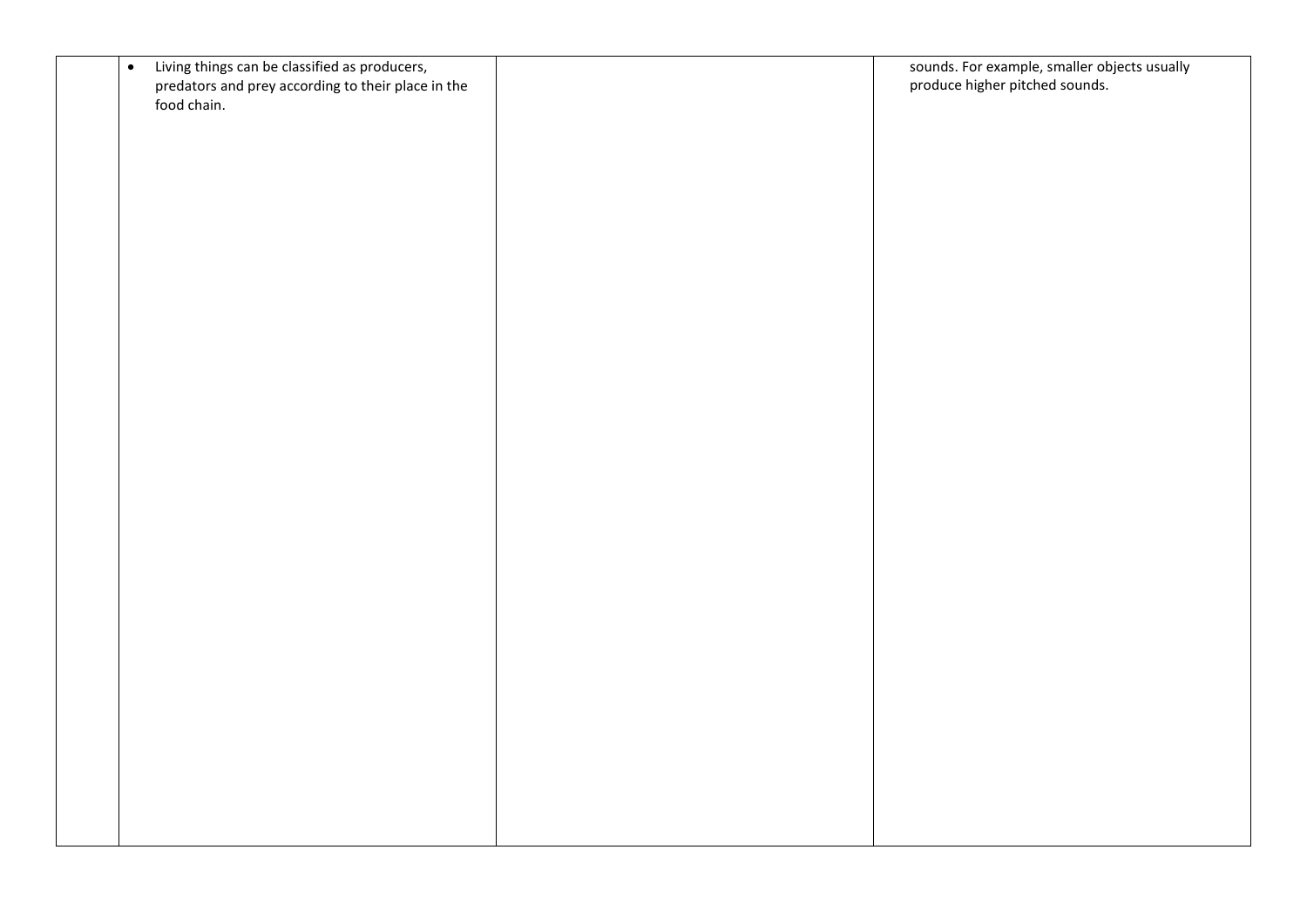|           | Eaves Primary Knowledge Overview for Science                                                                                                                                                                                                                                                                                                                                                                                                                                                                                                                                                                                                                                                                                                                                                                                                                                                                                                                                                                                                                                                                                                                                                                                                                                                                                                                                                                                                                                                                                                                                                                                                                                                                      |                                                                                                                                                                                                                                                                                                                                                                                                                                                                                                                                                                                                                                                                                                                                                                                                                                                                                                                                                                                                                                                    |                                                                                                                                                                                                                                                                                                                                                                                                                                                                                                                                                                                                                                                                                                                                                                                                                                                                                                                                                                                                                                                                                                                                                                                                                                                                                                                                                                                                                                                                                                   |
|-----------|-------------------------------------------------------------------------------------------------------------------------------------------------------------------------------------------------------------------------------------------------------------------------------------------------------------------------------------------------------------------------------------------------------------------------------------------------------------------------------------------------------------------------------------------------------------------------------------------------------------------------------------------------------------------------------------------------------------------------------------------------------------------------------------------------------------------------------------------------------------------------------------------------------------------------------------------------------------------------------------------------------------------------------------------------------------------------------------------------------------------------------------------------------------------------------------------------------------------------------------------------------------------------------------------------------------------------------------------------------------------------------------------------------------------------------------------------------------------------------------------------------------------------------------------------------------------------------------------------------------------------------------------------------------------------------------------------------------------|----------------------------------------------------------------------------------------------------------------------------------------------------------------------------------------------------------------------------------------------------------------------------------------------------------------------------------------------------------------------------------------------------------------------------------------------------------------------------------------------------------------------------------------------------------------------------------------------------------------------------------------------------------------------------------------------------------------------------------------------------------------------------------------------------------------------------------------------------------------------------------------------------------------------------------------------------------------------------------------------------------------------------------------------------|---------------------------------------------------------------------------------------------------------------------------------------------------------------------------------------------------------------------------------------------------------------------------------------------------------------------------------------------------------------------------------------------------------------------------------------------------------------------------------------------------------------------------------------------------------------------------------------------------------------------------------------------------------------------------------------------------------------------------------------------------------------------------------------------------------------------------------------------------------------------------------------------------------------------------------------------------------------------------------------------------------------------------------------------------------------------------------------------------------------------------------------------------------------------------------------------------------------------------------------------------------------------------------------------------------------------------------------------------------------------------------------------------------------------------------------------------------------------------------------------------|
|           | <b>Autumn</b>                                                                                                                                                                                                                                                                                                                                                                                                                                                                                                                                                                                                                                                                                                                                                                                                                                                                                                                                                                                                                                                                                                                                                                                                                                                                                                                                                                                                                                                                                                                                                                                                                                                                                                     | <b>Spring</b>                                                                                                                                                                                                                                                                                                                                                                                                                                                                                                                                                                                                                                                                                                                                                                                                                                                                                                                                                                                                                                      | <b>Summer</b>                                                                                                                                                                                                                                                                                                                                                                                                                                                                                                                                                                                                                                                                                                                                                                                                                                                                                                                                                                                                                                                                                                                                                                                                                                                                                                                                                                                                                                                                                     |
| Year<br>5 | <b>Earth and Space</b><br>They know:<br>The Sun is a star. It is at the centre of our solar<br>system.<br>There are 8 planets (can choose to name them, but<br>not essential). These travel around the Sun in fixed<br>orbits.<br>Earth takes 365¼ days to complete its orbit around<br>$\bullet$<br>the Sun.<br>The Earth rotates (spins) on its axis every 24 hours.<br>$\bullet$<br>As Earth rotates half faces the Sun (here it is day)<br>$\bullet$<br>and half is facing away from the Sun (night).<br>As the Earth rotates the Sun appears to move across<br>$\bullet$<br>the sky.<br>The Moon orbits the Earth. It takes about 28 days to<br>$\bullet$<br>complete its orbit. The Sun, Earth and Moon are<br>approximately spherical.<br><b>Forces</b><br>They know:<br>A force causes an object to start moving, stop<br>moving, speed up, slow down or change direction.<br>Gravity is a force that acts at a distance.<br>$\bullet$<br>Everything is pulled to the Earth by gravity. This<br>$\bullet$<br>causes unsupported objects to fall.<br>Air resistance, water resistance and friction are<br>$\bullet$<br>contact forces that act between moving surfaces.<br>The object may be moving through the air or water<br>or the air and water may be moving over a<br>stationary object.<br>A mechanism is a device that allows a small force to<br>$\bullet$<br>be increased to a larger force. The pay back is that it<br>requires a greater movement. The small force<br>moves a long distance and the resulting large force<br>moves a small distance, e.g. a crowbar or bottle top<br>remover.<br>Pulleys, levers and gears are all mechanisms, also<br>$\bullet$<br>known as simple machines. | <b>Properties and Changes of Materials</b><br>They know:<br>Materials have different uses depending on their<br>properties and state (liquid, solid, gas).<br>$\bullet$<br>Properties include hardness, transparency, electrical<br>and thermal conductivity and attraction to magnets<br>Materials have different uses depending on their<br>$\bullet$<br>properties and state (liquid, solid, gas).<br>$\bullet$<br>Properties include hardness, transparency, electrical<br>and thermal conductivity and attraction to magnets.<br>$\bullet$<br>Some materials will dissolve in a liquid and form a<br>solution while others are insoluble and form<br>sediment.<br>$\bullet$<br>Mixtures can be separated by filtering, sieving and<br>evaporation.<br>Some changes to materials such as dissolving,<br>$\bullet$<br>mixing and changes of state are reversible, but some<br>changes such as burning wood, rusting and mixing<br>vinegar with bicarbonate of soda result in the<br>formation of new materials and these are not<br>reversible. | Living things and their habitats<br>They know:<br>• As part of their life cycle, plants and animals<br>reproduce.<br>Most animals reproduce sexually. This involves two<br>parents where the sperm from the male fertilises<br>the female egg.<br>Animals, including humans, have offspring which<br>$\bullet$<br>grow into adults.<br>$\bullet$<br>In humans and some animals, these offspring will be<br>born live, such as babies or kittens, and then grow<br>into adults. In other animals, such as chickens or<br>snakes, there may be eggs laid that hatch to young<br>which then grow to adults. Some young undergo a<br>further change before becoming adults e.g.<br>caterpillars to butterflies. This is called a<br>metamorphosis.<br>Plants reproduce both sexually and asexually. Bulbs,<br>$\bullet$<br>tubers, runners and plantlets are examples of<br>asexual plant reproduction which involves only one<br>parent.<br>Gardeners may force plants to reproduce a sexually<br>$\bullet$<br>by taking cuttings. Sexual reproduction occurs<br>through pollination, usually involving wind or<br>insects.<br>Animals, including humans<br>They know:<br>When babies are young, they grow rapidly.<br>They are very dependent on their parents.<br>As babies develop, they learn many skills.<br>At puberty, a child's body changes and develops<br>primary and secondary sexual characteristics. This<br>enables the adult to reproduce.<br>This needs to be taught alongside PSHE |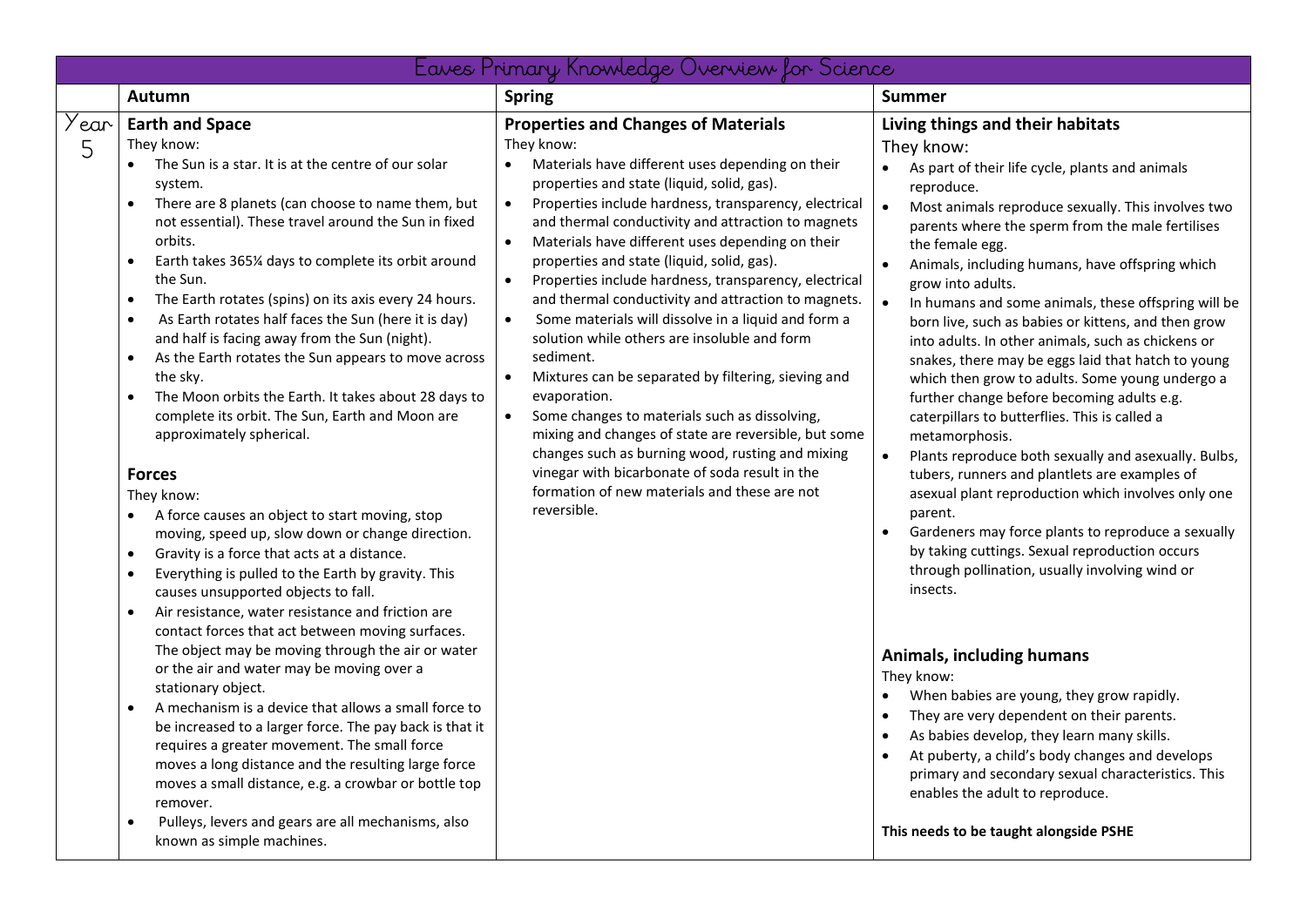|           |                                                                                                                                                                                                                                                                                                                                                                                                                                                                                                                                                                                                                                                                                                                                                                                                                                                                                                                                                                                                                                                                                                                                                                                                                                                                                                                                                                                                                                                                                                                                                                                                                                                                                                                                                                       | Eaves Primary Knowledge Overview for Science                                                                                                                                                                                                                                                                                                                                                                                                                                                                                                                                                                                                                                                                                                                                                                                                                                                                                                                                                                                                                                                                                                                                                                                                                                                                                                                                                    |                                                                                                                                                                                                                                                                                                                                                                                                                                                                                                                                                                                                                                                                                                                                                                                                                                                                                                                                                                                                                                                                                                                                                                                                                                                                                                                                                                |
|-----------|-----------------------------------------------------------------------------------------------------------------------------------------------------------------------------------------------------------------------------------------------------------------------------------------------------------------------------------------------------------------------------------------------------------------------------------------------------------------------------------------------------------------------------------------------------------------------------------------------------------------------------------------------------------------------------------------------------------------------------------------------------------------------------------------------------------------------------------------------------------------------------------------------------------------------------------------------------------------------------------------------------------------------------------------------------------------------------------------------------------------------------------------------------------------------------------------------------------------------------------------------------------------------------------------------------------------------------------------------------------------------------------------------------------------------------------------------------------------------------------------------------------------------------------------------------------------------------------------------------------------------------------------------------------------------------------------------------------------------------------------------------------------------|-------------------------------------------------------------------------------------------------------------------------------------------------------------------------------------------------------------------------------------------------------------------------------------------------------------------------------------------------------------------------------------------------------------------------------------------------------------------------------------------------------------------------------------------------------------------------------------------------------------------------------------------------------------------------------------------------------------------------------------------------------------------------------------------------------------------------------------------------------------------------------------------------------------------------------------------------------------------------------------------------------------------------------------------------------------------------------------------------------------------------------------------------------------------------------------------------------------------------------------------------------------------------------------------------------------------------------------------------------------------------------------------------|----------------------------------------------------------------------------------------------------------------------------------------------------------------------------------------------------------------------------------------------------------------------------------------------------------------------------------------------------------------------------------------------------------------------------------------------------------------------------------------------------------------------------------------------------------------------------------------------------------------------------------------------------------------------------------------------------------------------------------------------------------------------------------------------------------------------------------------------------------------------------------------------------------------------------------------------------------------------------------------------------------------------------------------------------------------------------------------------------------------------------------------------------------------------------------------------------------------------------------------------------------------------------------------------------------------------------------------------------------------|
|           | Autumn                                                                                                                                                                                                                                                                                                                                                                                                                                                                                                                                                                                                                                                                                                                                                                                                                                                                                                                                                                                                                                                                                                                                                                                                                                                                                                                                                                                                                                                                                                                                                                                                                                                                                                                                                                | <b>Spring</b>                                                                                                                                                                                                                                                                                                                                                                                                                                                                                                                                                                                                                                                                                                                                                                                                                                                                                                                                                                                                                                                                                                                                                                                                                                                                                                                                                                                   | <b>Summer</b>                                                                                                                                                                                                                                                                                                                                                                                                                                                                                                                                                                                                                                                                                                                                                                                                                                                                                                                                                                                                                                                                                                                                                                                                                                                                                                                                                  |
| 'ear<br>6 | <b>Living Things and their Habitats</b><br>They know:<br>Living things can be formally grouped according to<br>characteristics.<br>Plants and animals are two main groups but there<br>are other livings things that do not fit into these<br>groups e.g. micro-organisms such as bacteria and<br>yeast, and toadstools and mushrooms.<br>Plants can make their own food whereas animals<br>cannot.<br>Animals can be divided into two main groups -<br>$\bullet$<br>those that have backbones (vertebrates) and those<br>that do not (invertebrates).<br>Vertebrates can be divided into five small groups -<br>fish, amphibians, reptiles, birds and mammals. Each<br>group has common characteristics.<br>Invertebrates can be divided into a number of<br>$\bullet$<br>groups including insects, spiders, snails and worms.<br>Plants can be divided broadly into two main groups<br>- flowering plants and non-flowering plants.<br>Animals, including humans<br>They know<br>The heart pumps blood in the blood vessels around<br>to the lungs.<br>Oxygen goes into the blood and carbon dioxide is<br>removed.<br>The blood goes back to the heart and is then<br>pumped around the body.<br>Nutrients, water and oxygen are transported in the<br>$\bullet$<br>blood to the muscles and other parts of the body<br>where they are needed. As they are used, they<br>produce carbon dioxide and other waste products.<br>Carbon dioxide is carried by the blood back to the<br>$\bullet$<br>heart and then the cycle starts again as it is<br>transported back to the lungs to be removed from<br>the body. This is the human circulatory system.<br>Diet, exercise, drugs and lifestyle have an impact on<br>the way our bodies function. They can affect how | <b>Evolution and Inheritance</b><br>They know:<br>All living things have offspring of the same kind, as<br>features in the offspring are inherited from the<br>parents.<br>$\bullet$<br>Due to sexual reproduction, the offspring are not<br>identical to their parents and vary from each other.<br>Plants and animals have characteristics that make<br>$\bullet$<br>them suited (adapted) to their environment. If the<br>environment changes rapidly some variations of a<br>species may not suit the new environment and will<br>die.<br>$\bullet$<br>If the environment changes slowly, animals and<br>plants with variations that are best suited survive in<br>greater numbers to reproduce and pass their<br>characteristics on to their young. Over time these<br>inherited characteristics become more dominant<br>within the population.<br>Over a very long period of time these characteristics<br>$\bullet$<br>may be so different to how they were originally that<br>a new species is created. This is evolution.<br>Fossils give us evidence of what lived on the Earth<br>$\bullet$<br>millions of year ago and provide evidence to support<br>the theory of evolution.<br>More recently scientists such as Darwin and Wallace<br>$\bullet$<br>observed how living things adapt to different<br>environments to become distinct varieties with their<br>own characteristics. | Light<br>They know:<br>Light appears to travel in straight lines and we see<br>$\bullet$<br>objects when light from them goes into our eyes.<br>The light may come directly from light sources but<br>for other objects some light must be reflected from<br>the object into our eyes for the object to be seen.<br>Objects that block light (are not fully transparent)<br>$\bullet$<br>will cause shadows. Because light travels in straight<br>lines the shape of the shadow will be the same as<br>the outline shape of the object.<br>Electricity<br>They know:<br>Adding more cells to a complete circuit will make a<br>$\bullet$<br>bulb brighter, a motor spin faster or a buzzer make a<br>louder sound.<br>$\bullet$<br>A higher voltage battery to a complete circuit will<br>make a bulb brighter, a motor spin faster or a buzzer<br>make a louder sound.<br>Adding more bulbs to a circuit will make each bulb<br>$\bullet$<br>less bright.<br>$\bullet$<br>Using more motors or buzzers, each motor will spin<br>more slowly and each buzzer will be quieter.<br>Turning a switch off (open) breaks a circuit so the<br>$\bullet$<br>circuit is not complete and electricity cannot flow.<br>Any bulbs, motors or buzzers will then turn off as<br>well.<br>To use recognised circuit symbols to draw simple<br>$\bullet$<br>circuit diagrams. |